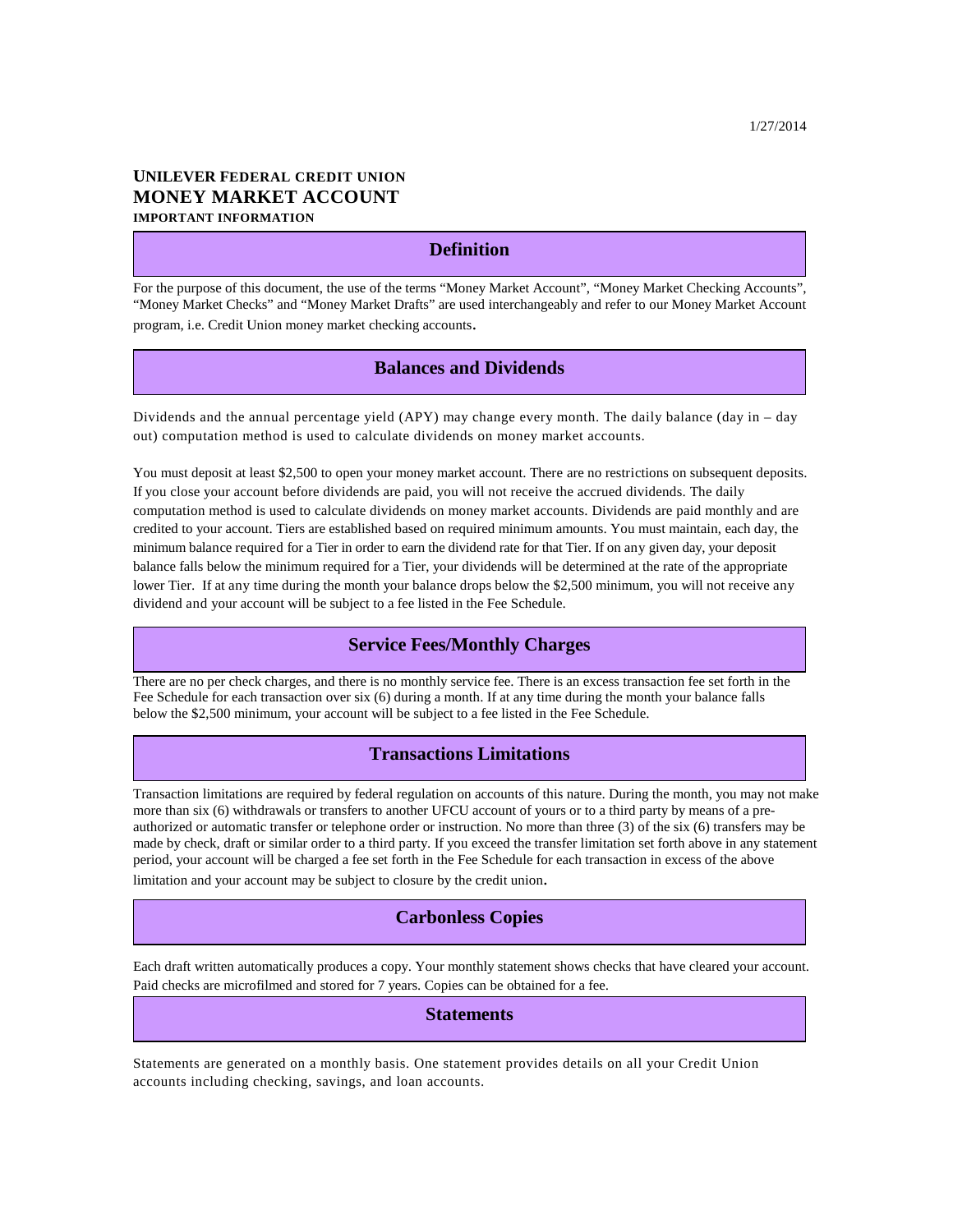1/27/2014

# **Electronic Access**

Your money market account balance is available on Home Banking on the internet at www.unileverfcu.org or call us at (800) 975-3328. You may inquire about paid checks, deposits, and account balances including your overdraft account balance. You also may transfer amounts to or from savings or make loan payments.

# **Line of Credit**

Lines of credit are available on this account. Contact your credit union representative for details about opening a line of credit.